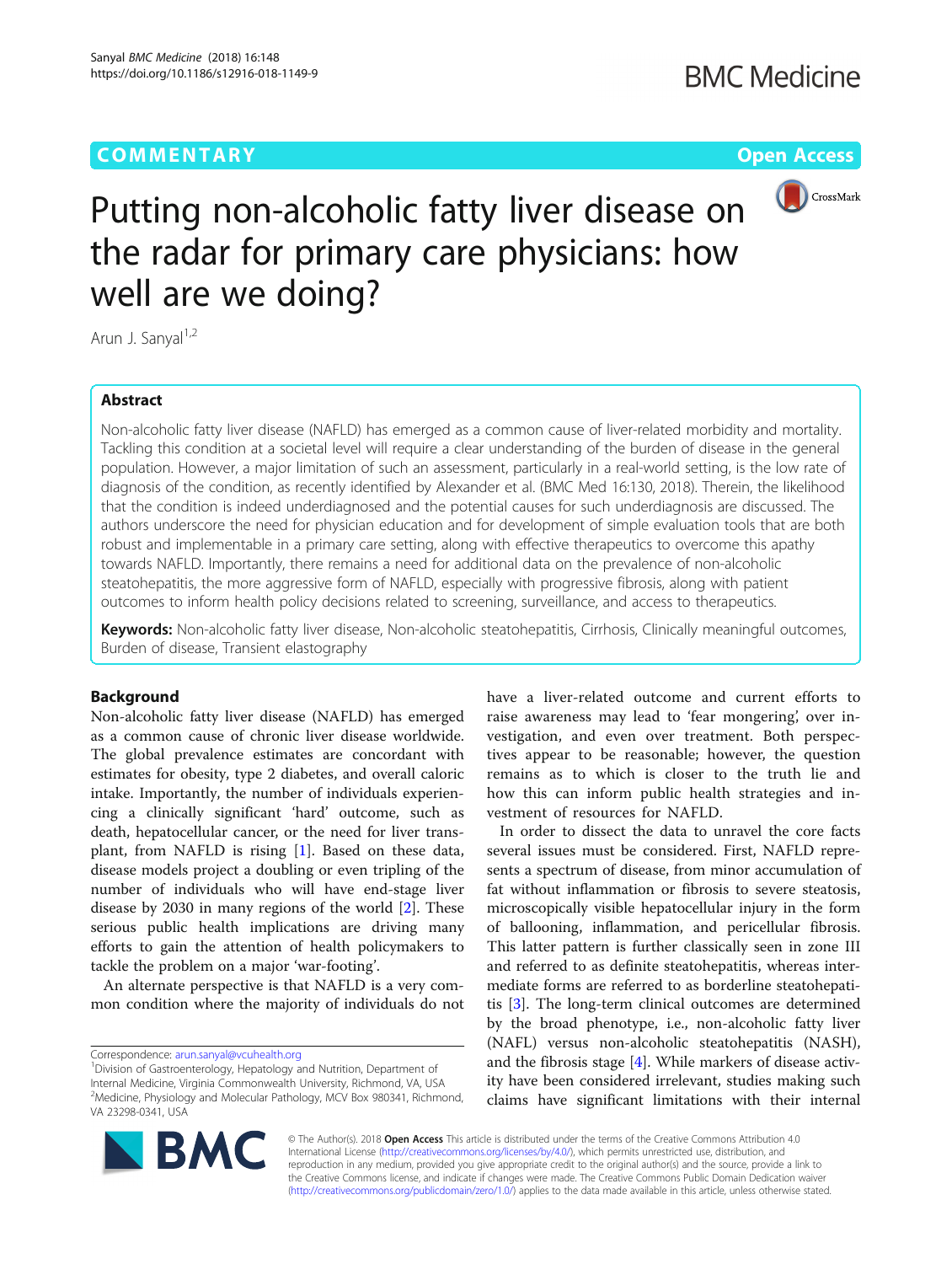and/or external validity. Further, recent rigorously performed studies suggest that changes in disease activity are indeed related to changes in disease progression or regression [[5\]](#page-2-0). Unfortunately, it is not possible to obtain histological data in population-based studies and those defining the burden of disease rely on imaging modalities that measure steatosis, cannot distinguish between NAFL and NASH, and do not assess modest levels of fibrosis. Liver enzymes such as alanine aminotransferase (ALT) are also used as a surrogate for liver injury and, in the absence of alternate causes of liver injury such as viral hepatitis and in the presence of other risk factors for NAFLD such as obesity and type 2 diabetes, it is inferred that NAFLD is the cause of abnormal ALT.

Multiple studies have used either imaging or ALT to ascertain the prevalence of NAFLD. Of the two approaches, those that are imaging based are generally considered more accurate since a substantial proportion of individuals with NAFLD can have normal ALT. Further, of the imaging methods used, MRI is the most accurate, while sonographic evidence of an echogenic liver is only moderately sensitive and not very specific.

## Using real-world data for NAFLD management

Alexander et al. [[6\]](#page-2-0) report on the prevalence of NAFLD in four large healthcare systems in the UK and Europe, covering over 17 million individuals. Their study is remarkable, not only because of the large number of covered lives representative of the general population in the area, but also due to their use of 'natural language' and a formal 'semantic harmonization' approach. Through such an approach, only approximately 1% of the population was noted to carry a diagnosis of NAFLD or its subtypes NAFL or NASH.

A key question is whether these data reflect reality. Multiple studies, including population-based studies such as the Dallas Heart Study [[7](#page-2-0)], where MRI-based assessment of hepatic steatosis was performed, and the Multi-Ethnic Study of Atherosclerosis (MESA) [\[8\]](#page-2-0), have identified a higher prevalence of NAFLD. Further, using ALT as a surrogate marker of NAFLD in those without viral hepatitis or a history of heavy alcohol use, the NHANES study also identified a higher prevalence of NAFLD and increased mortality in those with elevated ALT [\[9\]](#page-2-0). Indeed, abundant data demonstrating a high prevalence within specific subpopulations, such as those with obesity or type 2 diabetes, would yield higher prevalence rates if extrapolated to the general population, even after accounting for ascertainment bias. It is thus likely that the authors are correct in interpreting the data to reflect under-diagnosis of the condition.

It has been reported that NAFLD is rarely looked for in the US Veterans Health Care system [\[10\]](#page-2-0). Indeed, even when liver enzymes are noted to be abnormal

without an obvious cause, the possibility of NAFLD is not reported in the majority of individuals. Further, when a diagnosis of NAFLD is made, even lifestyle interventions are rarely provided. It is likely that the low prevalence of NAFLD noted by Alexander et al. [\[6](#page-2-0)] reflects a similar situation. There are several potential explanations for this lack of awareness, including gaps in education and training  $[11]$  $[11]$  $[11]$ , compounded by a lack of approved therapies and limitations of the available treatments that can be used off-label. The need for a liver biopsy to confirm the diagnosis and its lack of acceptance by patients due to safety concerns, together with the technical limitations of histological assessment, represent a further barrier to the widespread evaluation and identification of affected individuals.

The study by Alexander et al. [\[6](#page-2-0)] further corroborates data regarding a general lack of knowledge about the care of liver disease as well as NAFLD within the physician community in a primary care setting [\[10](#page-2-0)], where only a minority of individuals with the diagnosis of NAFLD were assessed for liver enzyme and hepatic function, yet there was no evidence of systematic assessment of disease activity or stage. These findings highlight a need for better training in liver diseases within the primary care realm.

Nevertheless, there are some limitations to the study of Alexander et al. [[6\]](#page-2-0). Firstly, it did not directly evaluate physician knowledge or attitudes regarding practice. Secondly, the potential impact of local policies related to the use of diagnostics, especially in the absence of approved therapies, is not captured. Finally, and most importantly, key data on the population of greatest interest, i.e., those with NAFLD with high disease activity and progressive fibrosis, cannot be ascertained from the study.

Together, the literature indicates that excess fat in the liver is commonly present in the general population. The challenge is to identify the subset likely to experience an adverse outcome due to such accumulation. NAFLD is associated with excess cardiovascular-, cancer-, and liver-related morbidity and mortality. However, it is unclear if regression of NAFL to a normal liver, reducing progression from NAFL to NASH, or even treatment of NASH improves the cardiovascular- and cancer-related outcomes independent of the effects of treatment on obesity and associated risk factors for these outcomes. It is therefore imperative to define the population at risk for liver outcomes; to date, stratification based on disease activity, and disease stage in particular, appears to be the best approach. A liver biopsy with histological assessment of fibrosis remains the most suitable valuation of the intermediate stages of fibrosis. However, substantial progress has been made using elastography-based methods, such as vibration-controlled transient elastography and magnetic